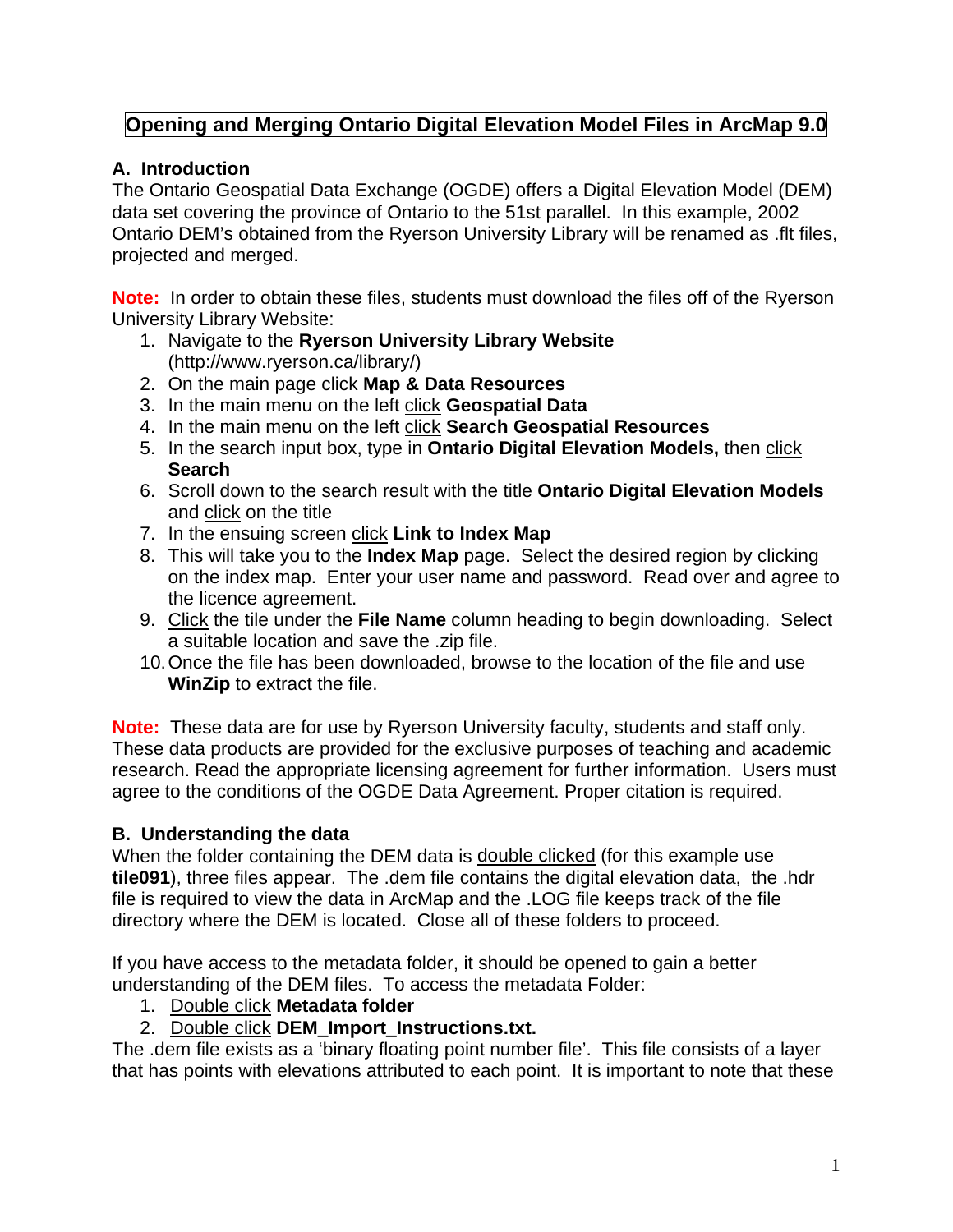files do not initially exist in raster format. It is necessary to define the data as a binary floating point number file (.flt), to enable the transformation into a raster DEM.

### **C. Renaming the DEM as a .flt File**

As the file presently exists, it cannot be opened in ArcMap. The .dem must be renamed as a .flt file. This is done by renaming the file extension.

- 1. Double click the folder titled **tile091**
- 2. Right click **dem091.dem**
- 3. In the drop down menu, scroll down to **Rename**
- 4. Delete the **.dem** extension and change it to **.flt**  dem091.flt
- 5. Close all folders.

**D. Transforming the DEM from a Floating Point File to a Raster Cell** 

- Once the file is renamed with a .flt extension, it must be converted into raster format.
	- 1. Open ArcMap **Start** > **Programs** > **ArcGIS** > **ArcMap**
	- 2. Open **ArcToolbox,** Clicking the small red tool box button in the main menu
	- 3. In ArcToolbox, scroll down and click **Conversion Tools** > **To Raster** > **Float to Raster.** (Double click **Float To Raster**)



4. In the **Input Floating point raster file** window, select the file to be converted to a raster. Click the open folder button next to the textbox and navigate to the

location of your floating point file.

5. The **Output Raster** textbox identifies where the new file will be located. Place the curser in the **Output Raster** textbox and type the changes to the name. Alternatively, click the open folder button to browse to a new location. In the example below, the name has been changed to **091raster.** Click **OK.**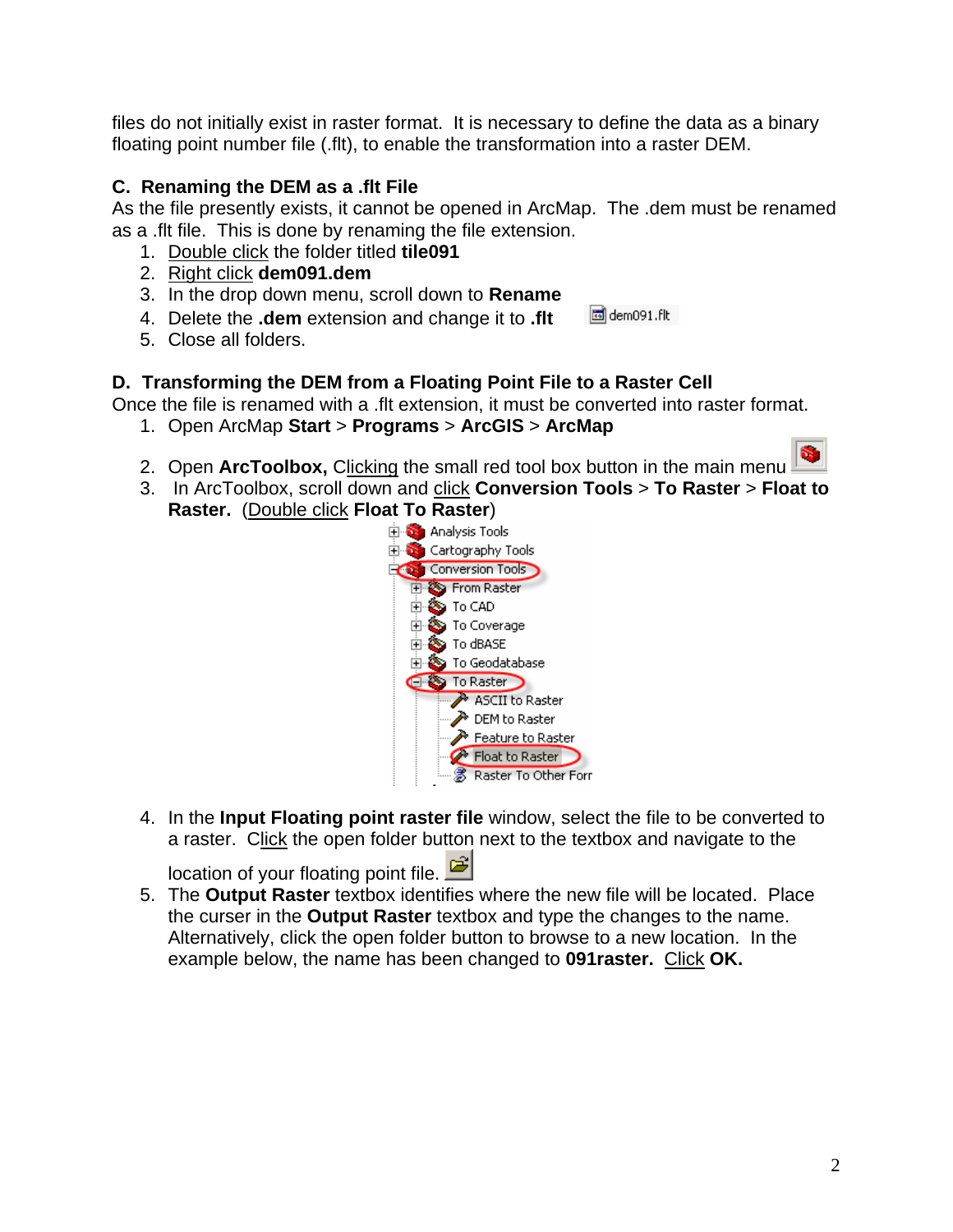| <b>Float to Raster</b>                                                                      | $\Box$ olx   |
|---------------------------------------------------------------------------------------------|--------------|
| Input floating point raster file<br>Ê<br>C:\Noels_Work\DEM_instructions\tile091\dem091.flt  |              |
| Output raster<br>$ \boldsymbol{\beta} $<br>C:\Noels_Work\DEM_instructions\tile09[\091raster |              |
|                                                                                             |              |
|                                                                                             |              |
|                                                                                             |              |
|                                                                                             |              |
| Environments<br>Cancel<br>0K                                                                | Show Help >> |

Note: If the procedure does not work:

- i. Make sure the .flt file was chosen
- ii. Make sure an appropriate folder for the new raster file was chosen
- iii. Make sure that the folder names in the **Input Floating point raster file** or the **Output Raster** window do not have a space, comma or apostrophe in them.
- 6. A new window will open showing the float to raster execution is taking place. When the conversion is complete, close this window by Clicking **close**.
- 7. The new raster DEM is automatically displayed in the view.
- 8. Minimize the ArcMap window.

# **Setting the Projection for a DEM File**

### **A. Definition**

Projection: A method by which the curved surface of the earth is portrayed on a flat surface. This generally requires a systematic mathematical transformation of the earth's graticule of lines of longitude and latitude onto a plane. Every map projection distorts distance, area, shape, direction, or some combination thereof (www.esri.com).

### **B. Introduction**

A projection is required to assign a spatial reference to a file. This is necessary to enable overlay of other files. Both files must have some sort of spatial reference in order for this to occur.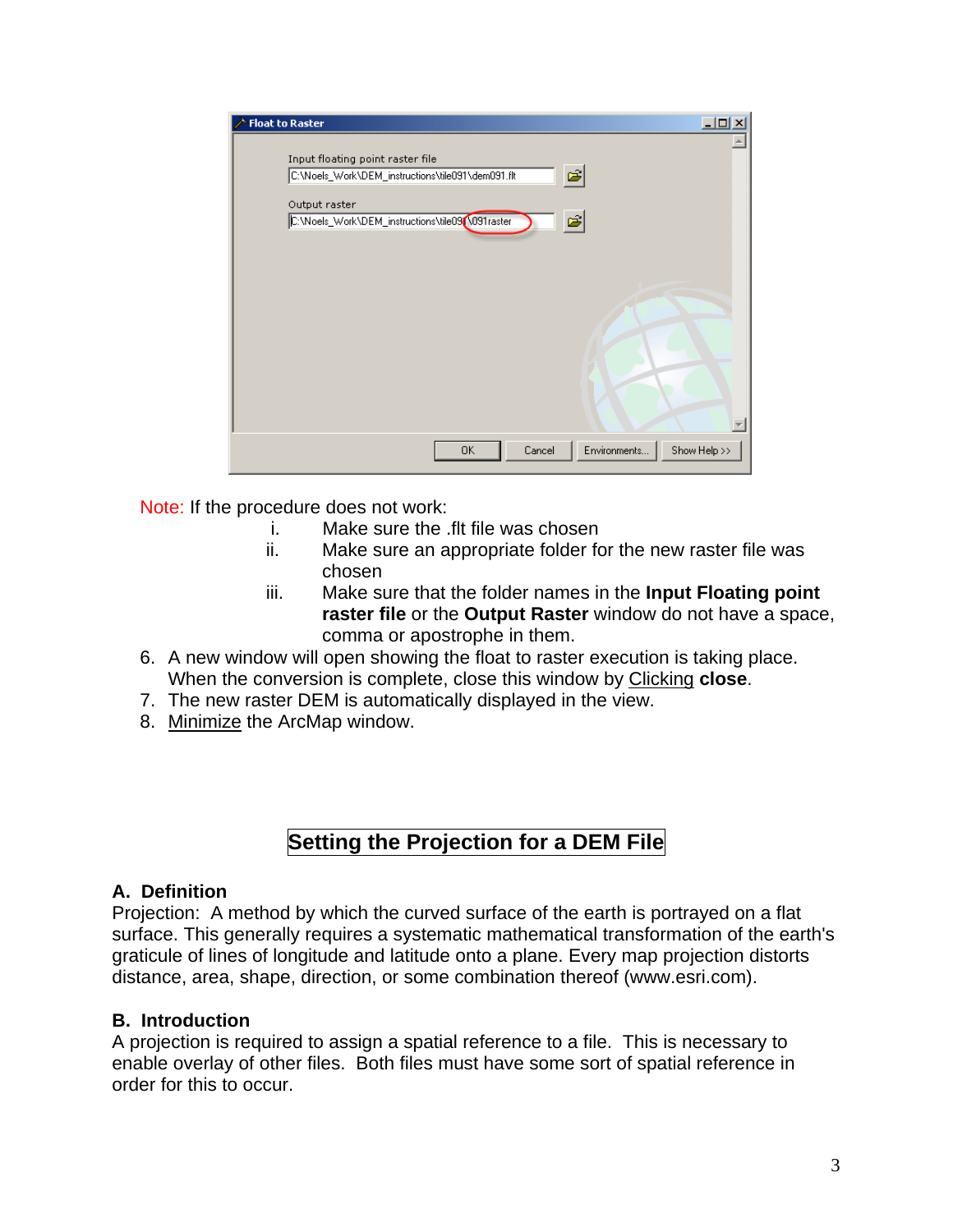These instructions detail the method for changing the projection of a DEM file that has been transformed into a raster file. If you have access to the metadata folder, open it in order to gain a better understanding of the DEM files. To do this:

1. Double click the **Metadata folder** 

## 2. Double click **DEM Metadata.htm.**

This .htm file is an information document containing Ontario Land Information Directory of Metadata for Geospatial Information Holdings. The important information to note in regard to projections is under the **Mapping Information** heading. Under this heading, you will notice that all files from the Ontario Land Information Directory use:

*Grid Coordinate System Used: Universal Transverse Mercator Map Projection: Transverse Mercator Horizontal Geodetic Datum: NAD83* 

This is important because when you are defining the files' projection for the first time, you must use the details above.

## **C. Setting the Projection**

- 1. Maximize ArcMap
- 2. Open **ArcToolbox** by clicking the small red tool box

button in the main menu.

- 3. In **ArcToolbox** scroll down to **Data Management Tools** > **Projections and Transformations** > Double click **Define Projection.** (Example displayed on the Right)
- 4. In the **Input Data or Feature Class** window, use the

open folder button  $\mathbf{E}$  to browse and select the desired file (example: **091raster**). [**NOTE**: Make sure

the open folder button  $\mathbb{E}$  was used to select the desired file and **NOT** the scroll down button **.** Using the scroll down button may result in errors when defining the projection] Click **Add**.

5. In the Coordinate System window, click the

**coordinate system** button **next to the window.** 

- 6. In the **Spatial Reference Properties** window click **Select 2.** A **Browse for Coordinate System** window will open.
- 7. Double click **Projected Coordinate Systems** > double click **UTM** > double click **NAD 1983** > double click **NAD 1983 UTM zone 17N** > click **Add** and the **Browse for Coordinate System will close**.

Note: UTM zone 17 was chosen because in this example tile 91 is being used. Tile 91 falls in Zone 17. If you are not sure which zone your tile falls in, you can go to the link below and browse the index map:

http://www.ryerson.ca/madar/geospatial/libdata/indmaps/ontdem.pdf.

8. In the **Spatial Reference Properties** window click **Apply**, and then click **OK.**  This window will also close. You should be left with the image below.

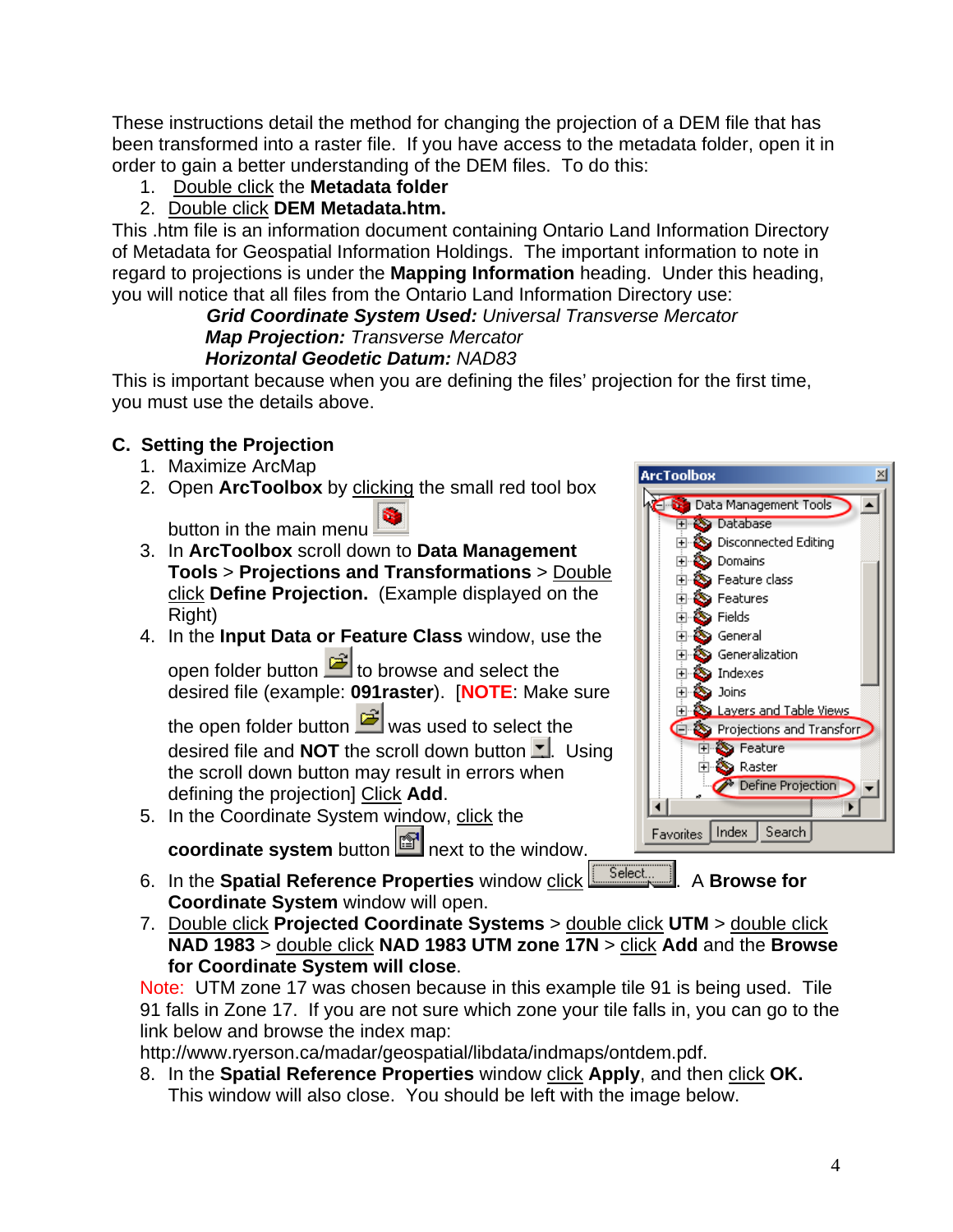| <b>Define Projection</b><br>2                    |              | $\Box$ ol                    |
|--------------------------------------------------|--------------|------------------------------|
|                                                  |              |                              |
| Input Dataset or Feature Class                   |              |                              |
| C:\Noels_Work\DEM_instructions\tile091\091raster |              | q                            |
| Coordinate System                                |              |                              |
| NAD_1983_UTM_Zone_17N                            |              | $\mathbb{F}$                 |
|                                                  |              |                              |
|                                                  |              |                              |
|                                                  |              |                              |
|                                                  |              |                              |
|                                                  | ß            |                              |
|                                                  |              |                              |
|                                                  |              |                              |
|                                                  |              |                              |
|                                                  |              |                              |
|                                                  |              |                              |
|                                                  |              |                              |
|                                                  |              |                              |
|                                                  | Cancel<br>0K | Environments<br>Show Help >> |
|                                                  |              |                              |

- 9. Click **OK** and the projection declaration will begin.
- 10. A **Define Projection** window will open showing that the projection declaration is taking place. When this process is complete. Click **Close**.

A projection has now been set. You can verify this by:

1. Right clicking your raster image name (shown below)



2. Scroll down to **Properties** and select the **Source tab** at the top of the **Layer Properties** Window. If you scroll down in this window to the **Spatial Reference** heading you will find that projection has been set to **NAD 83 UTM Zone 17**.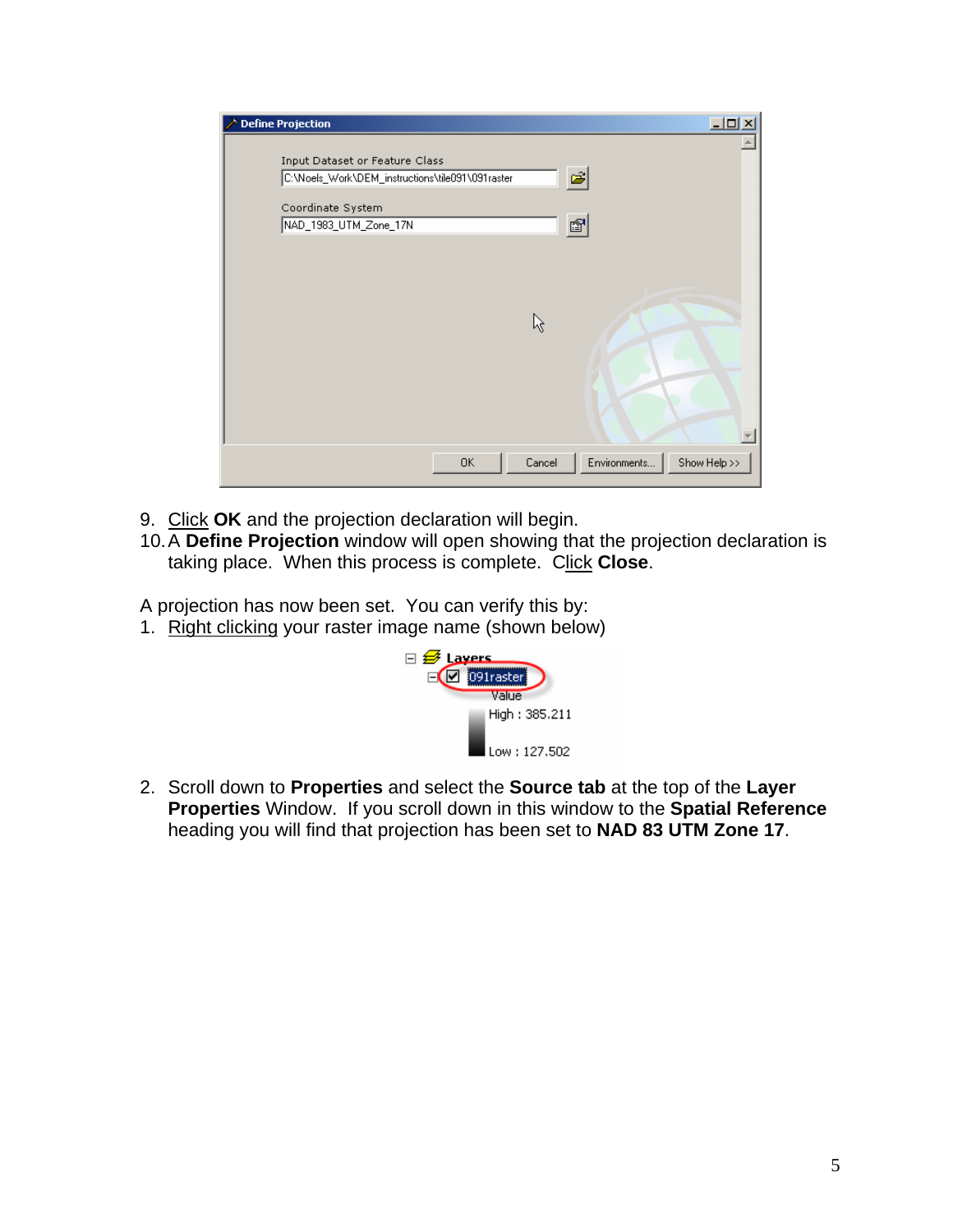| Property                                                                                               | Value                         |                 |  |  |  |  |  |  |
|--------------------------------------------------------------------------------------------------------|-------------------------------|-----------------|--|--|--|--|--|--|
| Status                                                                                                 | Permanent                     |                 |  |  |  |  |  |  |
| <b>Extent</b><br>$\boxminus$                                                                           |                               |                 |  |  |  |  |  |  |
| Top                                                                                                    | 4895430                       |                 |  |  |  |  |  |  |
| Left                                                                                                   | 594810                        |                 |  |  |  |  |  |  |
| Right                                                                                                  | 650220                        |                 |  |  |  |  |  |  |
| <b>Bottom</b>                                                                                          | 4855020                       |                 |  |  |  |  |  |  |
| <b>Spatial Reference</b>                                                                               | NAD_1983_UTM_Zone_17N         |                 |  |  |  |  |  |  |
| <b>Linear Unit</b>                                                                                     | Meter (1.000000)              |                 |  |  |  |  |  |  |
| Angular Unit                                                                                           | Degree (0.017453292519943295) |                 |  |  |  |  |  |  |
| المناسب والمناسب<br>Data Source-                                                                       | mooooo                        |                 |  |  |  |  |  |  |
| Data Type: File System Raster<br>Folder: C:\Noels_Work\DEM_instructions\tile091\<br>Raster: 091 raster |                               |                 |  |  |  |  |  |  |
|                                                                                                        |                               | Set Data Source |  |  |  |  |  |  |

# **Merging DEMs in ArcMap 9.0**

### **A. Definition**

Merge: Combining multiple raster inputs into a single raster output based on order of input (ArcGIS Desktop Help).

### **B. Introduction**

This set of instructions outlines how to merge two or more DEMs using ArcMap 9.0. Merge can be used to spatially append or mosaic rasters of different map extents, however, these have to be in the same coordinate system. The rasters can be totally overlapping, partially overlapping, adjacent, or entirely separated. If the input rasters overlap, the order of precedence is defined by the order of the rasters in the argument list (ArcGIS Desktop Help).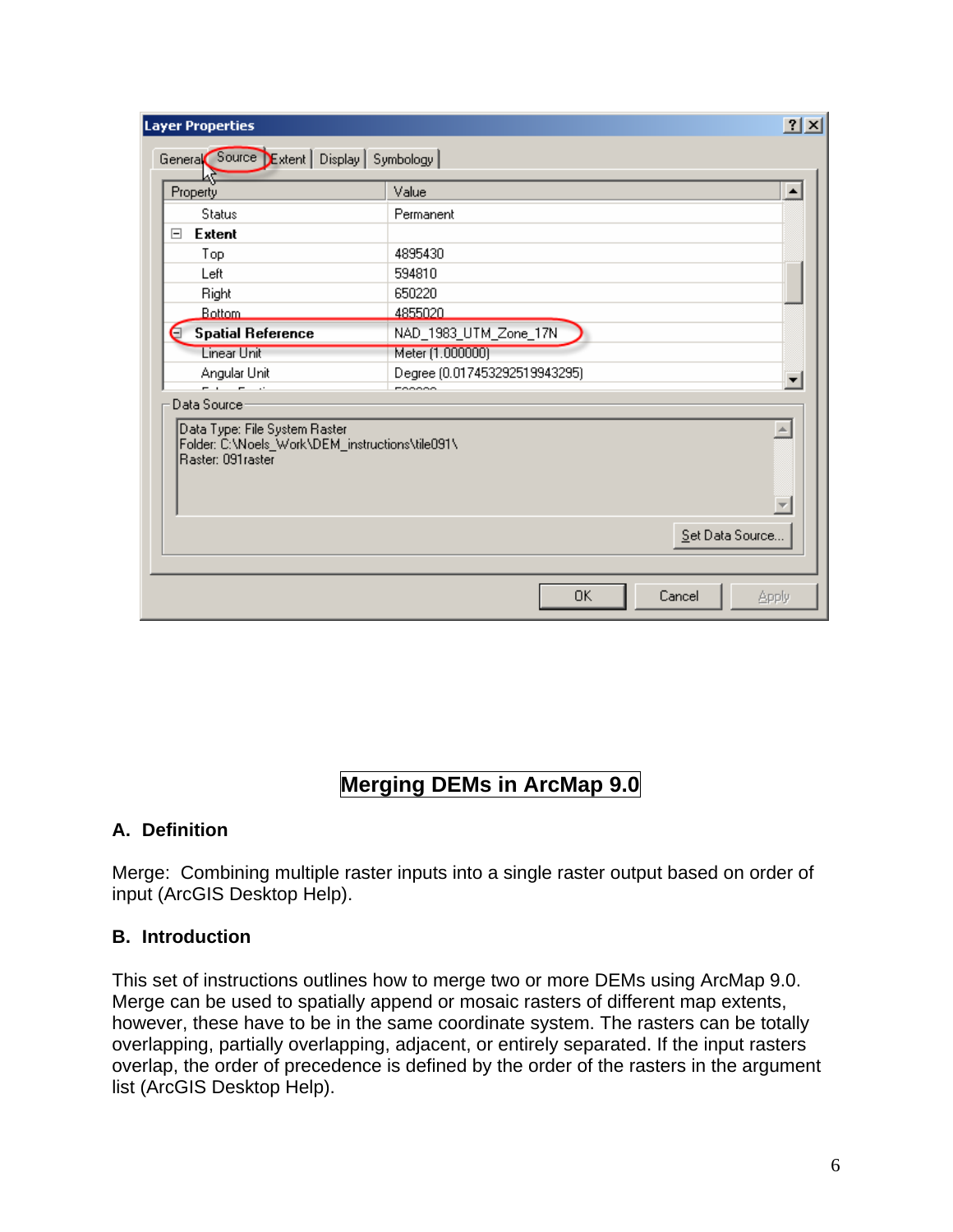For this example, three Ontario Digital Elevation Models will be merged to create a single file in ArcMap 9.0.

## **C. Opening DEMs (OGDE) in ArcMap 9.0**

Note: In order to open DEMs in ArcMap 9.0, they must be changed from a .dem file to a .flt file and then transformed into a raster format (see previous instructions).

- 1. Open **ArcMap: Start** > **Programs** > **ArcGIS** > **ArcMap**
- 2. Click the **Add Data** button **...** In the **Add Data** window, browse to the location of the DEM's that will be merged.
- 3. Select the DEMs. Holding down the **CTRL** button on the keyboard while selecting the DEMs will allow you to select more than one DEM file.
- 4. Click the **Add** button.

If this is done correctly, the DEMs will open as separate tiles in the view window.

## **D. Activating Spatial Analyst**

In order to merge the files, you must have **Spatial Analyst** activated.

- 1. From the main menu click **Tools** > **Extensions** > click the checkbox next to **Spatial Analyst** (if it is already checked then leave it alone).
- 2. From the main menu click **View** > **Toolbars** > **Spatial Analyst** (if it is already checked then leave it alone).

If done correctly, this should open the **Spatial Analyst** toolbar above your view window.

### **E. Defining the Working Directory, Extent and Cell Size**

1. In the **Spatial Analyst** toolbar, click the **Spatial Analyst** button .

2. In the next drop down menu, click **Options**. This will bring up the **Options** menu. Make sure the General tab at the top is open.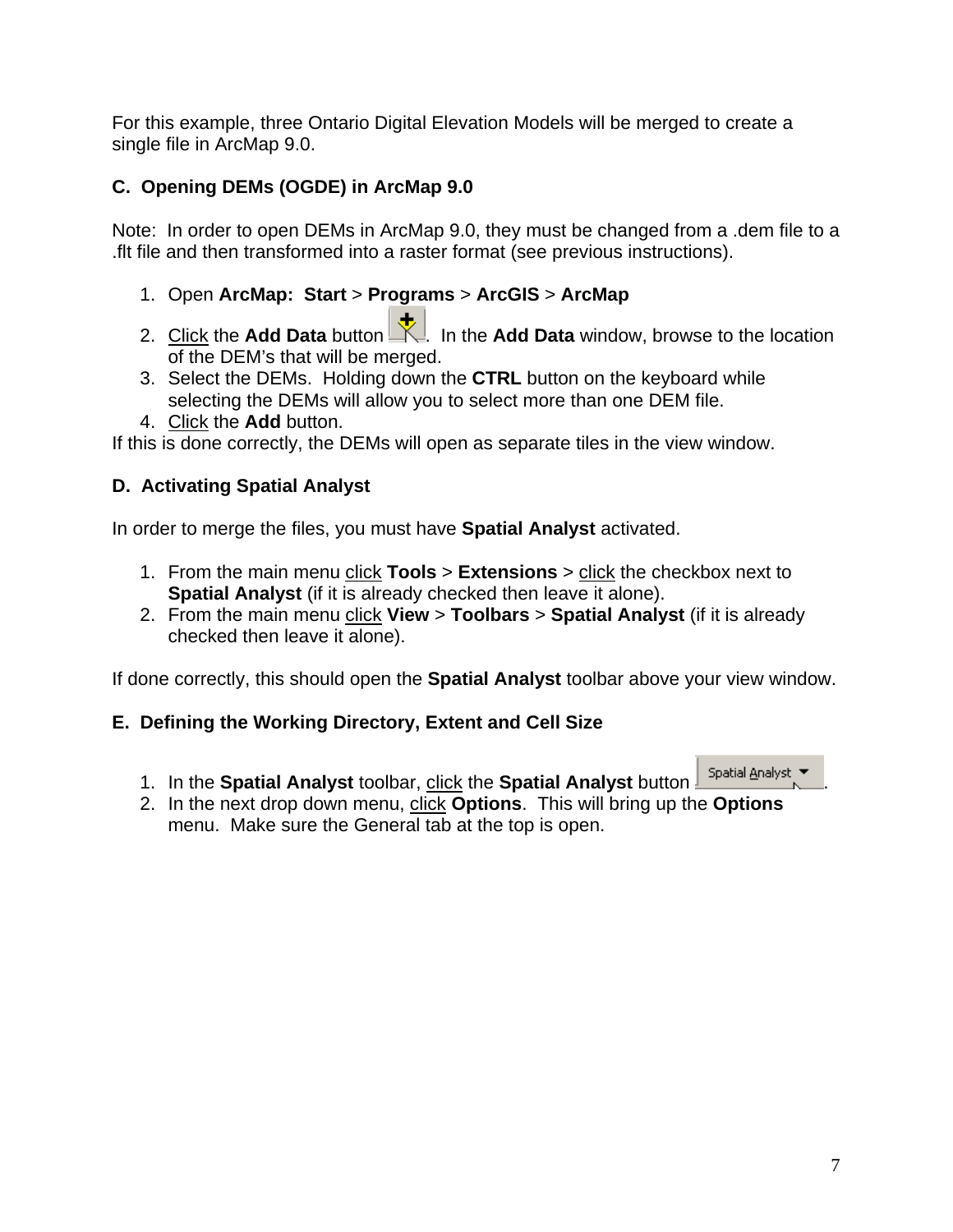| <b>Options</b>                                                                                                                       |  |  |  |  |  |  |
|--------------------------------------------------------------------------------------------------------------------------------------|--|--|--|--|--|--|
| General Extent   Cell Size                                                                                                           |  |  |  |  |  |  |
| C:\Noels_Work\DEM_instruc<br>Working directory:                                                                                      |  |  |  |  |  |  |
| <none><br/>Analysis mask:</none>                                                                                                     |  |  |  |  |  |  |
| Analysis Coordinate System:                                                                                                          |  |  |  |  |  |  |
| Analysis output will be saved in the same coordinate<br>system as the input (or first raster input if there are<br>multiple inputs). |  |  |  |  |  |  |
| C Analysis output will be saved in the same coordinate<br>system as the active data frame.                                           |  |  |  |  |  |  |
| $\blacktriangleright$ Display warning message if raster inputs have to be<br>projected during analysis operation.                    |  |  |  |  |  |  |
| OΚ<br>Cancel                                                                                                                         |  |  |  |  |  |  |

- 3. In the **Working Directory** window, browse to the location where you want to save your merged DEM. Leave the other options in this window as the default.
- 4. Click the **Extent** tab at the top. This will open a new window.

| <b>Options</b>                      | ?                       |
|-------------------------------------|-------------------------|
| General Extent Cell Size            |                         |
| Union of Inputs<br>Analysis extent: | <b>THE EXI</b><br>e     |
| Top:                                |                         |
| <b>Right:</b><br>Left:<br>Bottom:   |                         |
| <none><br/>Snap extent to:</none>   | $\overline{\mathbf{v}}$ |
| OK                                  | Cancel                  |

5. In the **Analysis Extent** window, select **Union of Inputs** from the scroll down bar.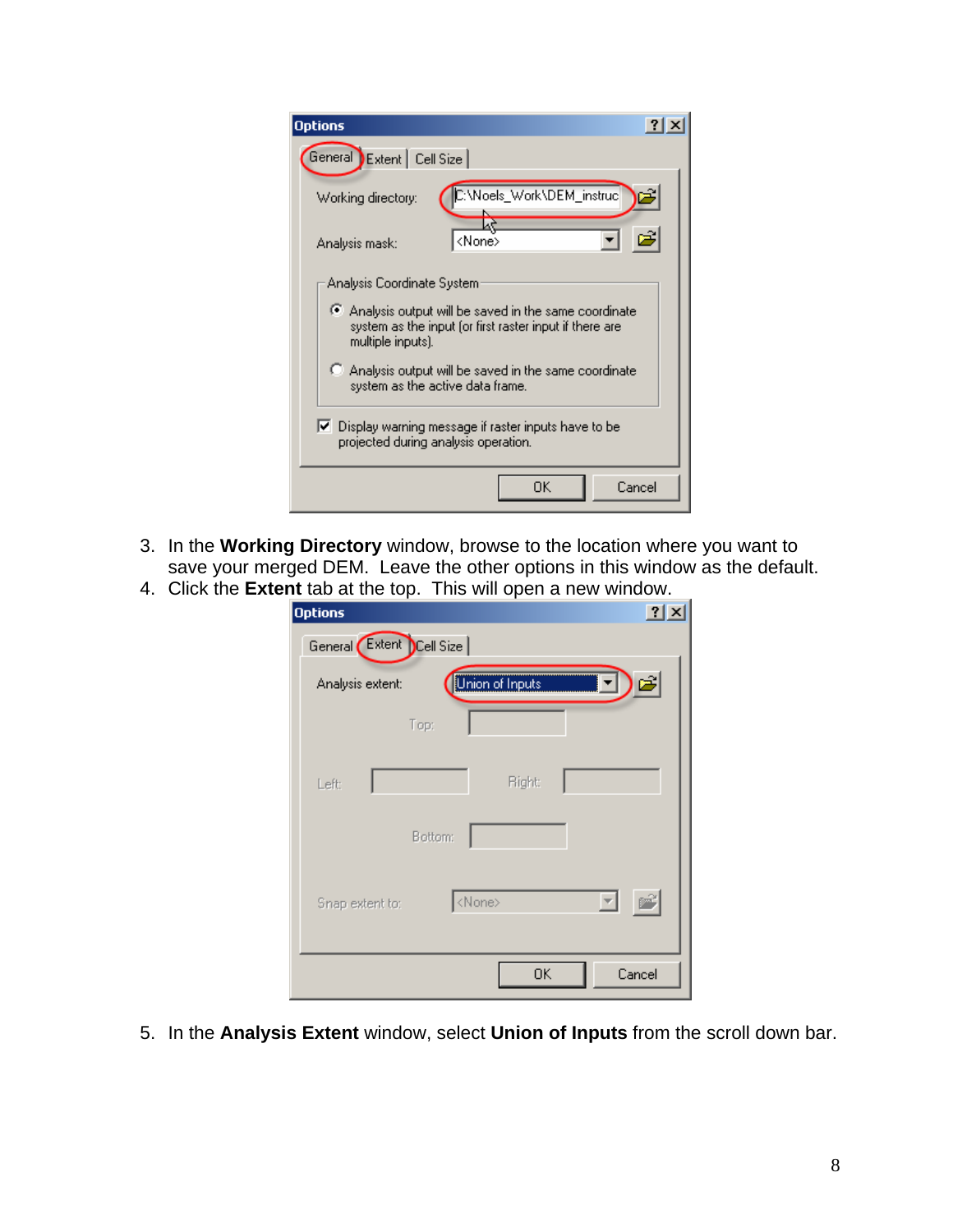6. Click the **Cell Size** tab at the top of the options window. This will open a new window.

| <b>Options</b>             |                   | ?                       |
|----------------------------|-------------------|-------------------------|
| General   Extent Cell Size |                   |                         |
| Analysis cell size:        | Minimum of Inputs | $\overline{\mathsf{F}}$ |
| Cell size:                 |                   |                         |
| Number of rows:            |                   |                         |
| Number of columns:         |                   |                         |
|                            |                   |                         |
|                            |                   |                         |
|                            |                   |                         |
|                            |                   |                         |
|                            | 0K                | Cancel                  |

7. In the **Analysis cell size** window click **Minimum of Inputs** from the scroll down bar. Click **OK**.

## **F. Using the Raster Calculator**

You will use the Raster Calculator to create an expression that will merge the raster tiles together (Brock University http://www.brocku.ca/maplibrary/procedures/merge8\_2.htm).

- 1. Click the **spatial Analyst vertet contains the drop down menu click Raster Calculator**.
- 2. In the Raster Calculator window type in the word **merge** in the largest text box.
- 3. Next type an open bracket
- 4. Select a DEM file that you wish to merge from the **Layer** window by doubleclicking the file name and then type a **comma**. Re-do **Step 4** until all of the DEM files that you wish to merge are in the large textboxes with commas in between them and NO SPACES. Do not put a comma after the last DEM file. Then type a closing bracket. The syntax should resemble the figure below.